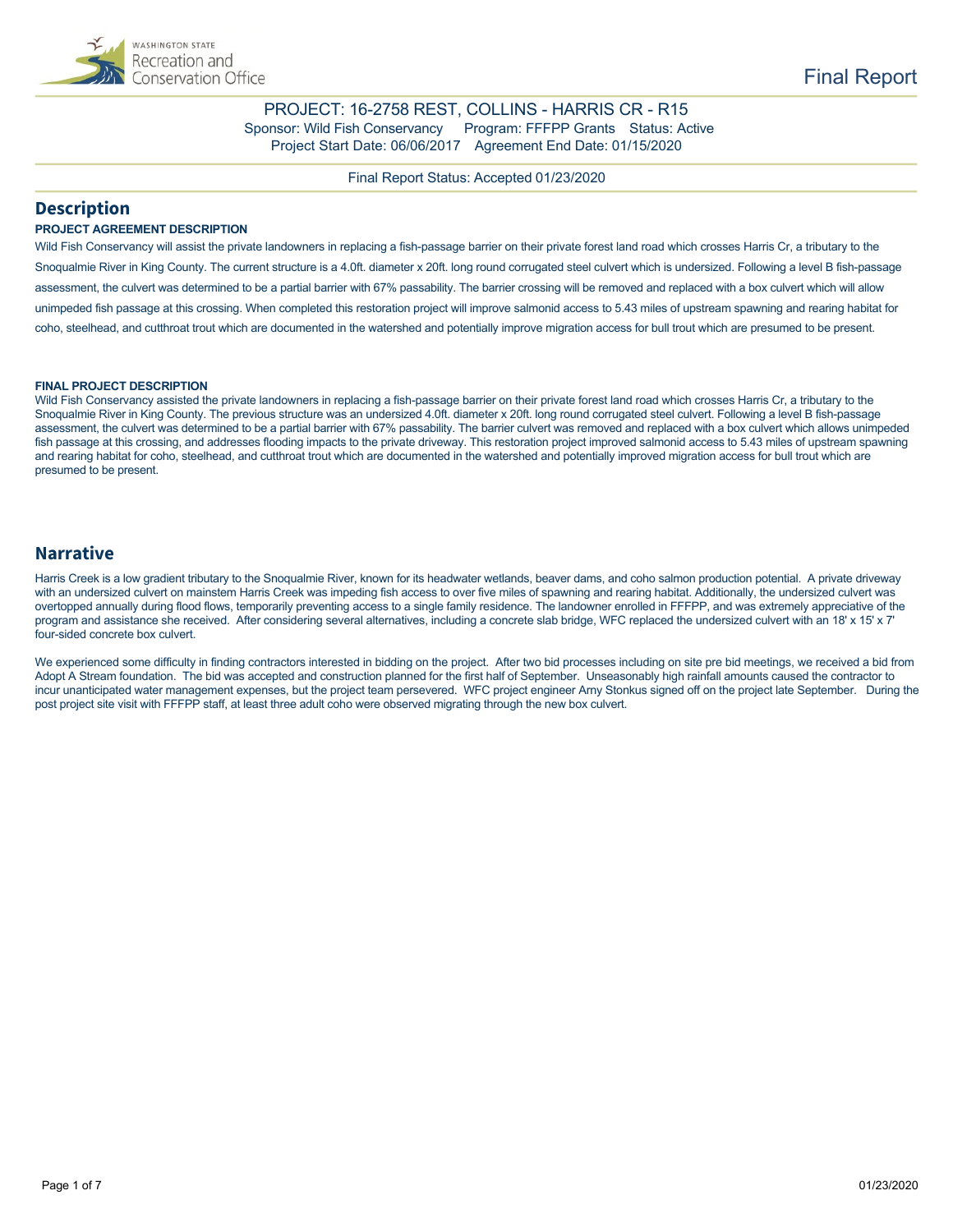### **Worksites**

**Worksite #1: Collins Fish Barrier**

**Worksite Address (Optional) Street Address** 33431 NE Stossel Creek Way **City** Duvall **State, Zip** WA

### Worksite Details

### **Worksite #1: Collins Fish Barrier**

**Worksite Name** Collins Fish Barrier

**WORKSITE DESCRIPTION**

Barrier culvert on private forest road.

### **Geographic Coordinates**

| From mapped point:     | Latitude | 47.719365 Longitude | $-121.891519$ |
|------------------------|----------|---------------------|---------------|
| <b>For Directions:</b> | Latitude | 47.719420 Longitude | -121.891520   |

**SITE ACCESS DIRECTIONS**

Kelly Road to Stossel Creek Way, 3rd driveway on the right. Driveway crosses over culvert

### **Properties**

| Worksite # | <b>Worksite Name</b> | <b>Property Name</b> | <b>Sponsor Verified</b> | <b>RCO Verified</b> | <b>RCO Verified Map</b> |
|------------|----------------------|----------------------|-------------------------|---------------------|-------------------------|
|            | Collins Fish Barrier | Collins              |                         |                     | N/A                     |

# Restoration Metrics

**Current Agreement Final**

# **Worksite: Collins Fish Barrier (#1)**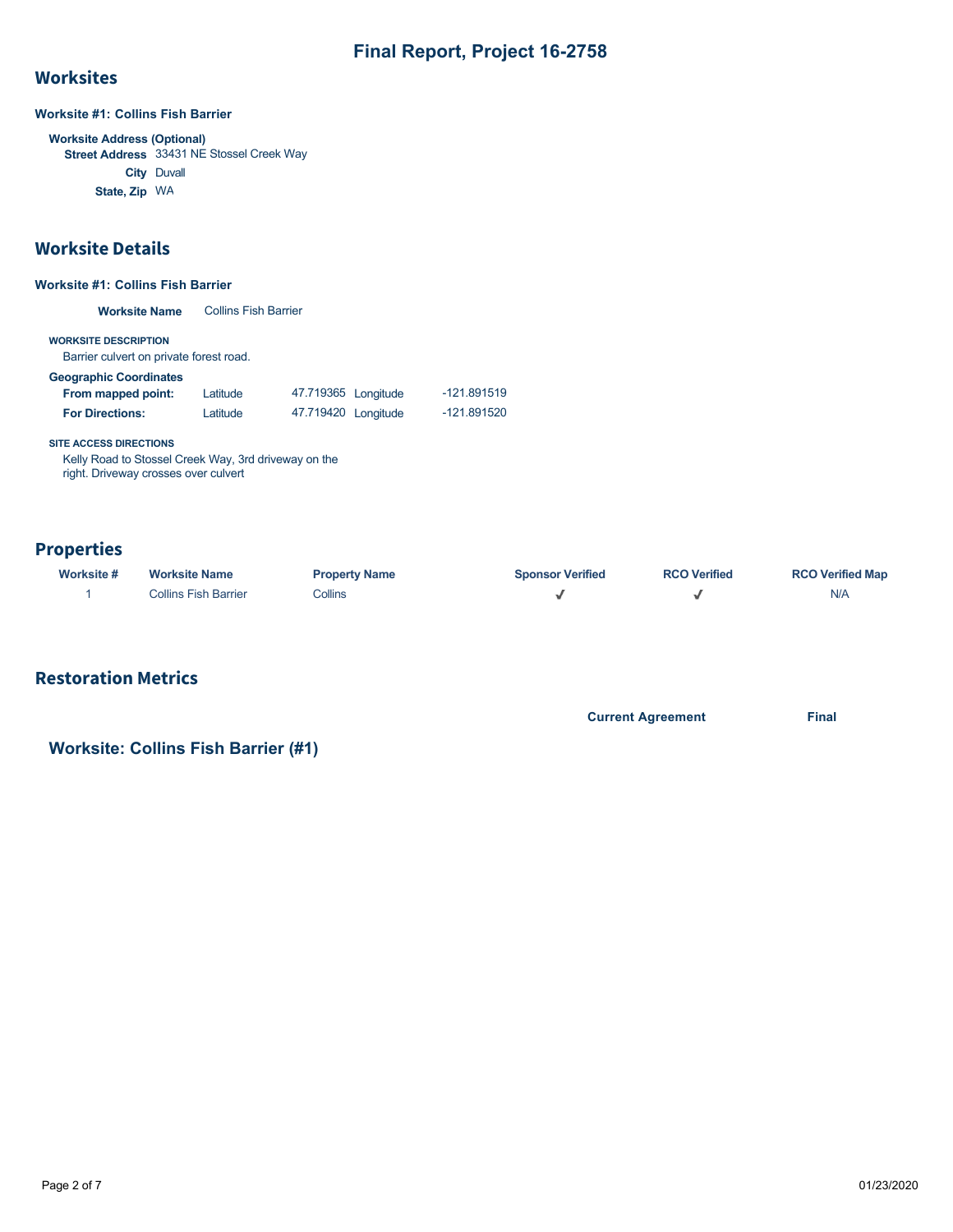Targeted salmonid ESU/DPS (A.23)

Targeted species (non-ESU species)

Select one or more of the fish species that this project will benefit.

The salmon ESU (Evolutionarily Significant Unit) or steelhead DPS (Distinct Population Segment) name that the project is targeting. For species where ESU/DPS name is not known or determined, use the species name with unidentified ESU (e.g., Chinook salmon - unidentified ESU).

No Salmon ESU or Steelhead DPS

Chinook Salmon-Puget Sound ESU

Chinook Salmonunidentified ESU

Chum Salmon-Puget Sound/Strait of Georgia **ESU** 

Chum Salmon-unidentified **FSU** 

Coho Salmon-Puget Sound/Strait of Georgia **FSU** 

> Coho Salmon-unidentified ESU

Pink Salmon-Even year **ESU** 

Pink Salmon-Odd year ESU

Pink Salmon-unidentified **FSU** 

Steelhead-Puget Sound **DPS** Steelhead/Troutunidentified DPS

None

Unknown Brook Trout

Brown Trout Bull Trout

**Cutthroat** Forage Fish

Kokanee Lamprey Rainbow

↓ Searun Cutthroat

Brook Trout Brown Trout

None Unknown

No Salmon ESU or Steelhead DPS Chinook Salmon-Puget

Chum Salmon-unidentified

Coho Salmon-unidentified

Pink Salmon-Even year

Pink Salmon-Odd year

Pink Salmon-unidentified

Steelhead-Puget Sound

Steelhead/Troutunidentified DPS

Coho Salmon-Puget Sound/Strait of Georgia

Sound ESU Chinook Salmonunidentified ESU Chum Salmon-Puget Sound/Strait of Georgia

**ESU** 

**FSU** 

**FSU** 

ESU

ESU

ESU

**FSU** 

 $\checkmark$ 

**DPS** 

Bull Trout

Cutthroat

Forage Fish

Kokanee

Lamprey

Rainbow

↓ Searun Cutthroat 0.01 0.01

Miles of Stream and/or Shoreline Treated or Protected (C.0.b) The total length of freshwater stream, side channel, and/or marine shoreline treated or protected at the project worksite (to the nearest 0.01 mile). Multiple treatements in the same stretch of stream, side channel, or shoreline should only be "counted" once, so that the total reflects actual stream, side channel, or shoreline length subjected to treatments regardless of how many treatments were applied. This is a meander measurement of the portion of the stream treated by the project area. Include the stream adjacent to riparian project areas. This does not include "miles of stream made accessible," which is an "effect" not a treatment. Use the minimum measurement of 0.01 miles for barrier removal proejcts involving a single barrier.

Project Identified In a Plan or Watershed Assessment (C.0.c) Name of the Recovery Plan that identifies the need or justification for conducting this project. If not identified in Recovery Plan, name the watershed assessment or other plan which justifies the need for the project. Use endnote citation format (Author, date, title, source, source address). If project was not identified in a plan, enter "none." (500 characters max).

### Type Of Monitoring (C.0.d.1)

Type of project monitoring that occurs at the worksite during the project period. If the project has no monitoring, report 'None'.

#### Monitoring Location (C.0.d.2)

If monitoring is a component of the project worksite, select one or more of the following descriptors on the location of the monitoring: onsite; upstream; downstream; or, upslope.

| <b>None</b> |                                                 |              | <b>Not Collected at Closure</b>                 |
|-------------|-------------------------------------------------|--------------|-------------------------------------------------|
|             |                                                 |              |                                                 |
|             | <b>Implementation Monitoring</b><br><b>None</b> | $\checkmark$ | <b>Implementation Monitoring</b><br><b>None</b> |
| √           | No monitoring completed<br>Downstream           |              | ◆ No monitoring completed<br>Downstream         |
|             | Onsite                                          |              | Onsite                                          |
|             | <b>Upslope</b>                                  |              | <b>Upslope</b>                                  |
|             | Upstream                                        |              | Upstream                                        |

### **Fish Passage Improvement**

Projects that improve or provide anadromous salmonid migration up and down stream including fish passage at road crossings (bridges or culverts), barriers (dams or log jams), fishways (ladders, chutes or pools), and weirs (log or rock).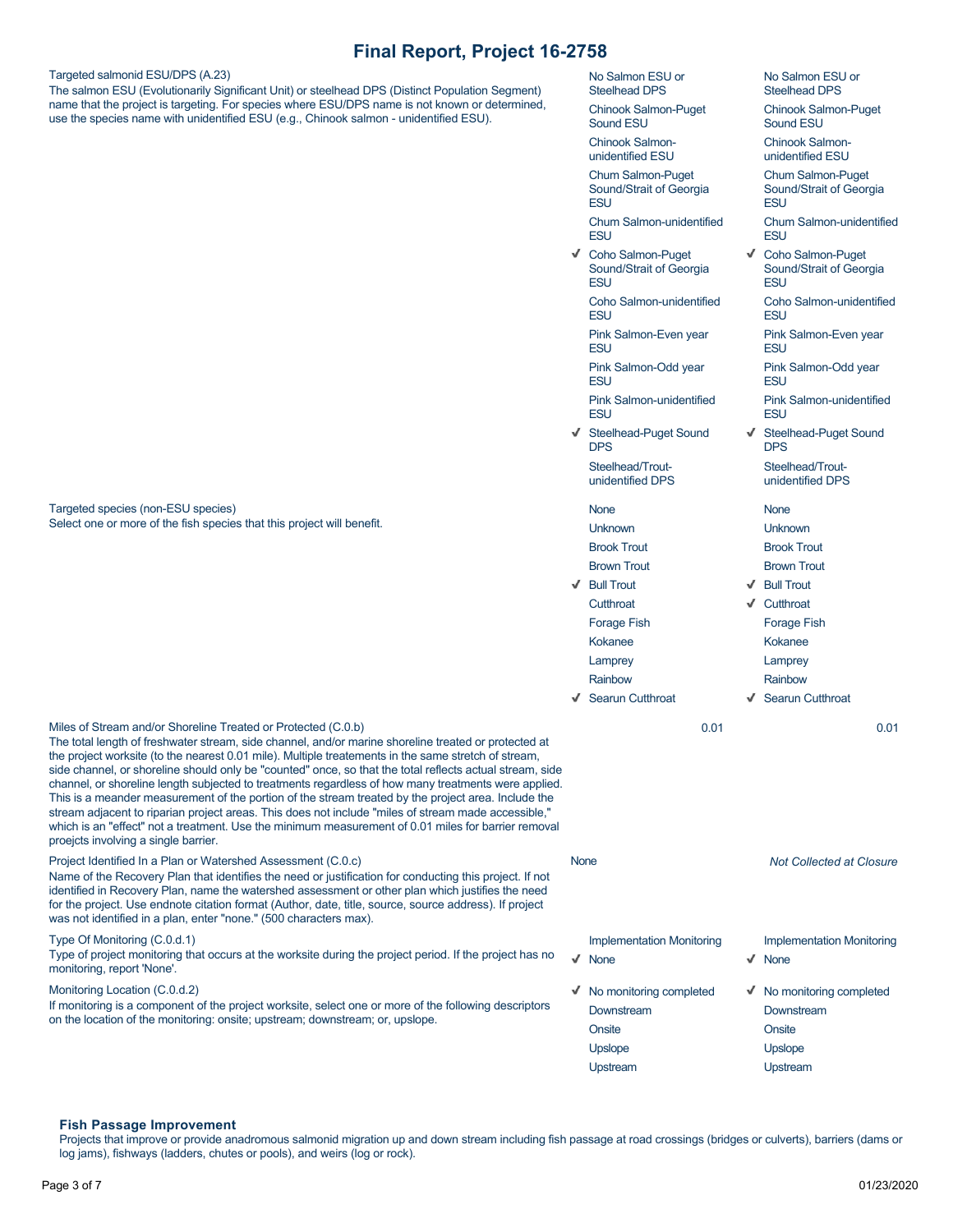Miles Of Stream Made Accessible (C.2.b.1) Total number of miles of potential anadromous salmonid bearing stream made accessible upstream of the passage impediment. If there is another partial for full barrier upstream, then the length made accessible would be to that next upstream barrier. If there is a barrier downstream, the total length made accessible would be "0." If zero, please explain in your Project Description the number of miles that will be accessible once the downstream barrier is addressed. Type Of Barrier (C.2.b.3) The type of barrier that was removed or modified to allow or improve salmonid passage. 5.43 5.43 Boulders or rock barriers

| passaye. |   | <b>Bridge</b>        |   | <b>Bridge</b>        |
|----------|---|----------------------|---|----------------------|
|          | √ | Culvert              | √ | Culvert              |
|          |   | <b>Debris</b>        |   | <b>Debris</b>        |
|          |   | <b>Diversion Dam</b> |   | <b>Diversion Dam</b> |
|          |   | Ford                 |   | Ford                 |
|          |   | Landslide            |   | Landslide            |
|          |   | Logs                 |   | Logs                 |
|          |   | Push-Up Dam          |   | Push-Up Dam          |
|          |   | Weir                 |   | Weir                 |
|          |   | Wood Or Concrete Dam |   | <b>Wood Or Cond</b>  |
|          |   | <b>None</b>          |   | <b>None</b>          |
|          |   |                      |   |                      |

Number of blockages / impediments / barriers impeding passage (C.2.b.4) Enter the total number of blockages, impediments, or barriers removed or modified to allow or improve salmonid passage.

### **Culvert installed or improved (C.2.f.1)**

Installation or improvement or upgrade (including replacement) of a culvert to a standard that provides juvenile and adult salmonid passage.

# Total cost for Culvert installed or improved

Enter the cost (to the nearest dollar) of this work type, as close as you can reasonably get it. Number of culverts (C.2.f.2) Number of culverts installed or improved. Miles of stream made accessible by culvert installation/repair (C.2.f.3) Number of miles (to nearest 0.01 mile) of potential anadromous salmonid bearing stream made accessible upstream of the installed or improved culvert. 1  $\overline{\phantom{a}}$  1 5.43 5.43

#### **Permits**

Project Permitting

| <b>Obtain permits</b>                                                                                                            |       |                                 |
|----------------------------------------------------------------------------------------------------------------------------------|-------|---------------------------------|
| Total cost to Obtain permits<br>Enter the cost (to the nearest dollar) of this work type, as close as you can reasonably get it. | \$200 | <b>Not Collected at Closure</b> |
| Number of permits required for implementation of project<br>Number of Permits required.                                          |       |                                 |

### **Architectural & Engineering**

Administrative, architectural, and engineering services.

### **Architectural & Engineering (A&E)**

Administrative, architectural, and engineering services related to the development/restoration activities. Total cost for Architectural & Engineering (A&E) Enter the cost (to the nearest dollar) of this work type, as close as you can reasonably get it. Did A&E costs exceed billed amount (Yes/No) Did you spend more on architectural costs than you billed to RCO. Percent architectural & engineering \$18,400 *Not Collected at Closure Collected at Closure* No **Collected at Closure** 13.95

Of the total development or restoration costs, identify the percentage spent for architectural & engineering - even if not billed to RCO.

Boulders or rock barriers

**crete Dam** 

1  $\sim$  1

\$131,732 *Not Collected at Closure*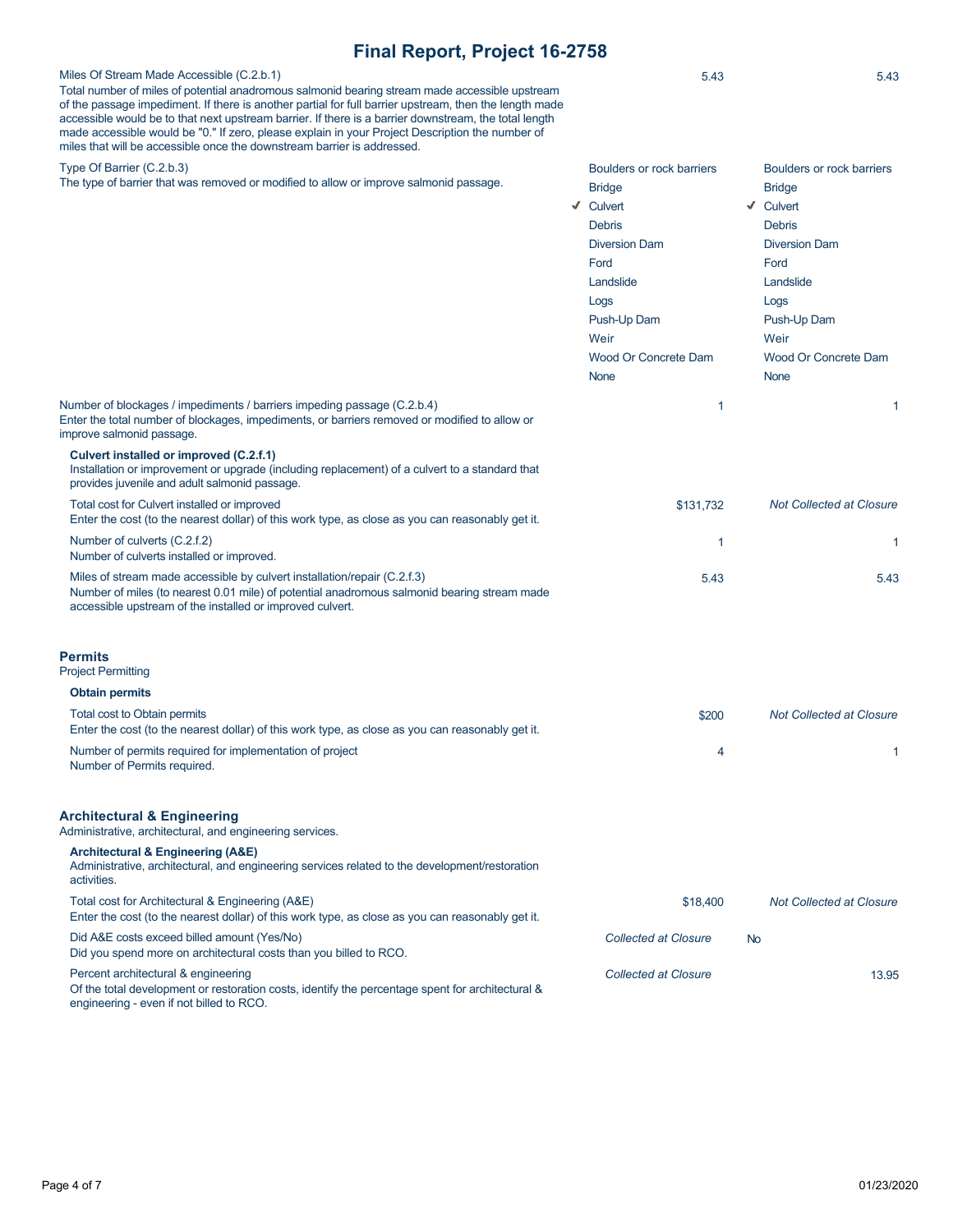| <b>Overall Metrics</b> |  |  |  |
|------------------------|--|--|--|
|                        |  |  |  |

|                                                                                                                                                                                                       | <b>Current Agreement</b>                                                                                                                                                                                                                                                                                                            | <b>Final</b>                                                                                                                                                                                                                                                                                                                                                                                              |
|-------------------------------------------------------------------------------------------------------------------------------------------------------------------------------------------------------|-------------------------------------------------------------------------------------------------------------------------------------------------------------------------------------------------------------------------------------------------------------------------------------------------------------------------------------|-----------------------------------------------------------------------------------------------------------------------------------------------------------------------------------------------------------------------------------------------------------------------------------------------------------------------------------------------------------------------------------------------------------|
| <b>Completion Date</b><br>Projected date of completion<br>Estimated date the scope of work will be completed.                                                                                         | 10/31/2018                                                                                                                                                                                                                                                                                                                          | 01/15/2020                                                                                                                                                                                                                                                                                                                                                                                                |
| <b>Project Goals</b><br>Goals, purpose, and expected benefits (A.17)<br>Short description of the goals and purpose of the project and how it is expected to benefit salmonids<br>or salmonid habitat. | The goal of this project is to<br>improve access to both upstream<br>and downstream habitat for<br>salmonids in Harris Creek to<br>increase fish populations in this<br>watershed. This will be<br>accomplished by replacing an<br>existing fish passage barrier with<br>a new structure that provides<br>unimpeded passage to both | The goal of this project was to<br>improve access to both upstream<br>and downstream habitat for<br>salmonids in Harris Creek to<br>increase fish populations in this<br>watershed. This will be<br>accomplished by replacing an<br>existing fish passage barrier with<br>a new structure that provides<br>unimpeded passage to both<br>upstream and downstream habitat. upstream and downstream habitat. |

# Restoration Costs

|                                            |                             |                 | Final amounts include a pending billing<br>Date of Last Released Billing 12/26/2019 |
|--------------------------------------------|-----------------------------|-----------------|-------------------------------------------------------------------------------------|
|                                            |                             | <b>Proposed</b> | <b>Final</b>                                                                        |
| <b>Worksite: Collins Fish Barrier (#1)</b> |                             |                 |                                                                                     |
|                                            | SPLIT OUT FINAL TOTAL BELOW | \$150,332,00    | \$151,744.00                                                                        |
| Fish Passage Costs (C.2.a)                 |                             | \$131,732       | \$135,507                                                                           |
| <b>Permits Costs</b>                       |                             | \$200           | \$200                                                                               |
| Architectural & Engineering Costs          |                             | \$18,400        | \$16,037                                                                            |
|                                            | <b>Difference</b>           |                 | \$0                                                                                 |

# Billed Summary

*Final amounts include a pending billing Date of Last Released Billing 12/26/2019*

|                          |                          |            |                 |                         | Date of Last Released Billing 12/26/2019 |
|--------------------------|--------------------------|------------|-----------------|-------------------------|------------------------------------------|
|                          | <b>Project Agreement</b> |            |                 | <b>Totals To Date</b>   |                                          |
| Category                 | <b>RCO</b>               | Total      | <b>Expended</b> | <b>Non Reimbursable</b> | <b>Total Billed</b>                      |
| <b>Restoration</b>       |                          |            |                 |                         |                                          |
| Construction             | 133,171.15               | 133,171.18 | 135,706.66      |                         | 135,706.66                               |
| AA&E                     | 18.572.85                | 18.572.82  | 16.037.34       |                         | 16,037.34                                |
| <b>Restoration Total</b> | 151,744.00               | 151.744.00 | 151,744.00      |                         | 151,744.00                               |
| <b>Total</b>             | 151,744.00               | 151,744.00 | 151,744.00      |                         | 151,744.00                               |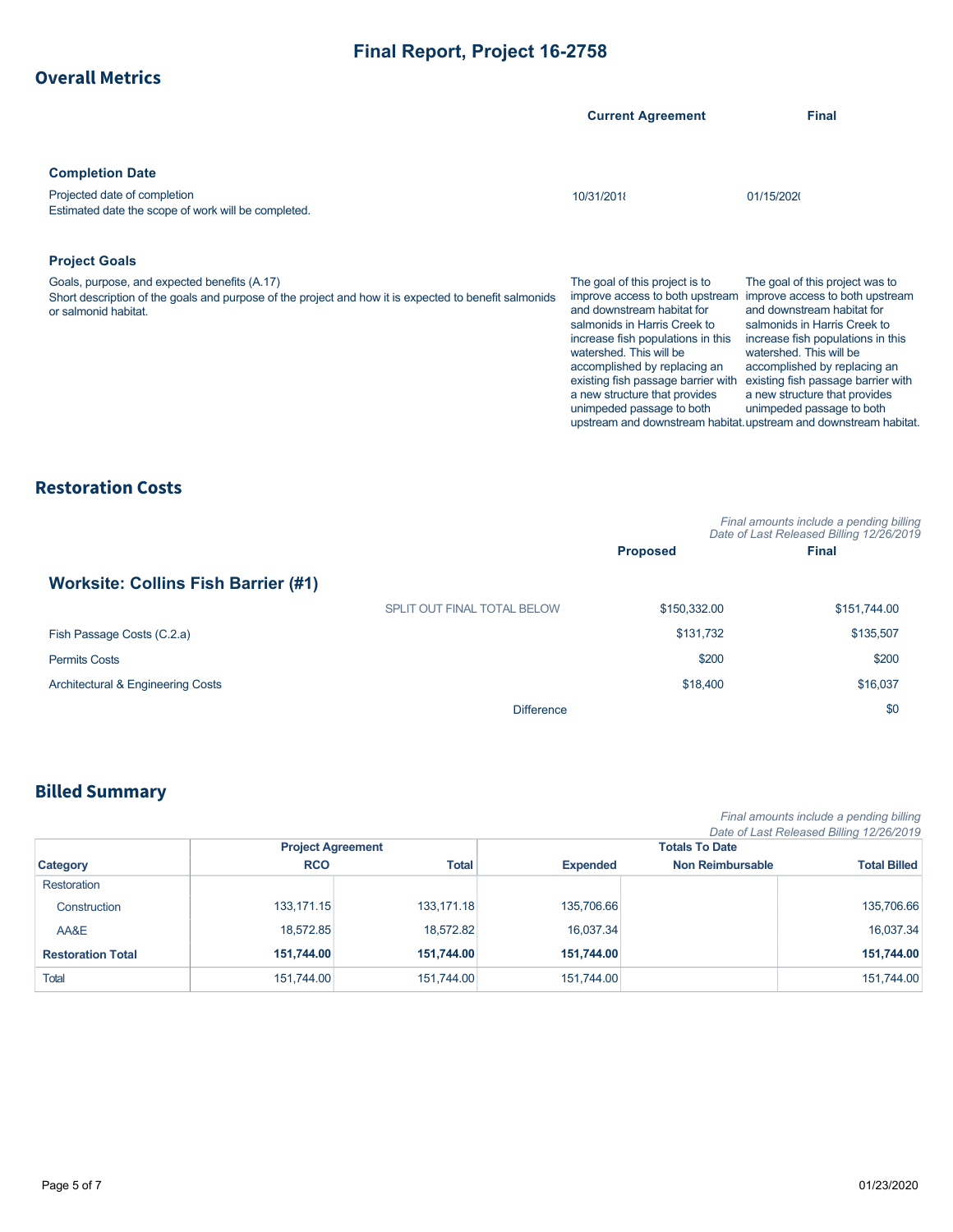# Sponsor Match

|                                                                    |                     | <b>Proposed</b>             | <b>Final</b> |
|--------------------------------------------------------------------|---------------------|-----------------------------|--------------|
|                                                                    |                     |                             |              |
| <b>Project Funding</b>                                             |                     |                             |              |
| PCSRF Federal Funds (A.10)                                         |                     |                             |              |
| State Funds (A.11)                                                 |                     | \$151,744.00                | \$144,156.80 |
| Pending Billing - RCO Share Approved                               |                     |                             | \$0.00       |
| Retainage - RCO amount retained                                    |                     |                             | \$7,587.20   |
| <b>Sponsor Match: Monetary Funding</b>                             |                     |                             |              |
| Amount of other monetary funding (A.12)                            |                     | \$0                         | \$0          |
| Source of other monetary funding (A.12.a)                          | na                  |                             | na           |
| <b>Sponsor Match: Donated Un-paid Labor (volunteers)</b>           |                     |                             |              |
| Value of Donated Unpaid Labor (Volunteers) (A.13.a.2)              |                     | \$0                         | \$0          |
| Source of Donated Un-paid labor contributions (A.13.a.4)           | na                  |                             | na           |
| Number of hours volunteers contributed to the project (A.13.a.1)   |                     | <b>Collected at Closure</b> | $\mathbf 0$  |
| Describe how the value of the volunteers was determined (A.13.a.3) |                     | <b>Collected at Closure</b> | na           |
| <b>Sponsor Match: Donated Paid Labor</b>                           |                     |                             |              |
| Value of Donated Paid Labor (A.13.b.1)                             |                     | \$0                         | \$0          |
| Source of Donated Paid Contributions (A.13.b.2)                    | na                  |                             | na           |
| <b>Sponsor Match: Other In-kind Contributions</b>                  |                     |                             |              |
| Value of Other In-Kind Contributions (A.13.c.1)                    |                     | \$0                         | \$0          |
| Source of Other In-Kind Contributions (A.13.c.3)                   | na                  |                             | na           |
| Description of other In-Kind contributions (A.13.c.2)              | na                  |                             | na           |
|                                                                    | <b>Amount Total</b> | \$151,744                   | \$151,744    |
|                                                                    | <b>Total Billed</b> |                             | \$151,744    |
|                                                                    | <b>Difference</b>   |                             | \$0          |
|                                                                    |                     |                             |              |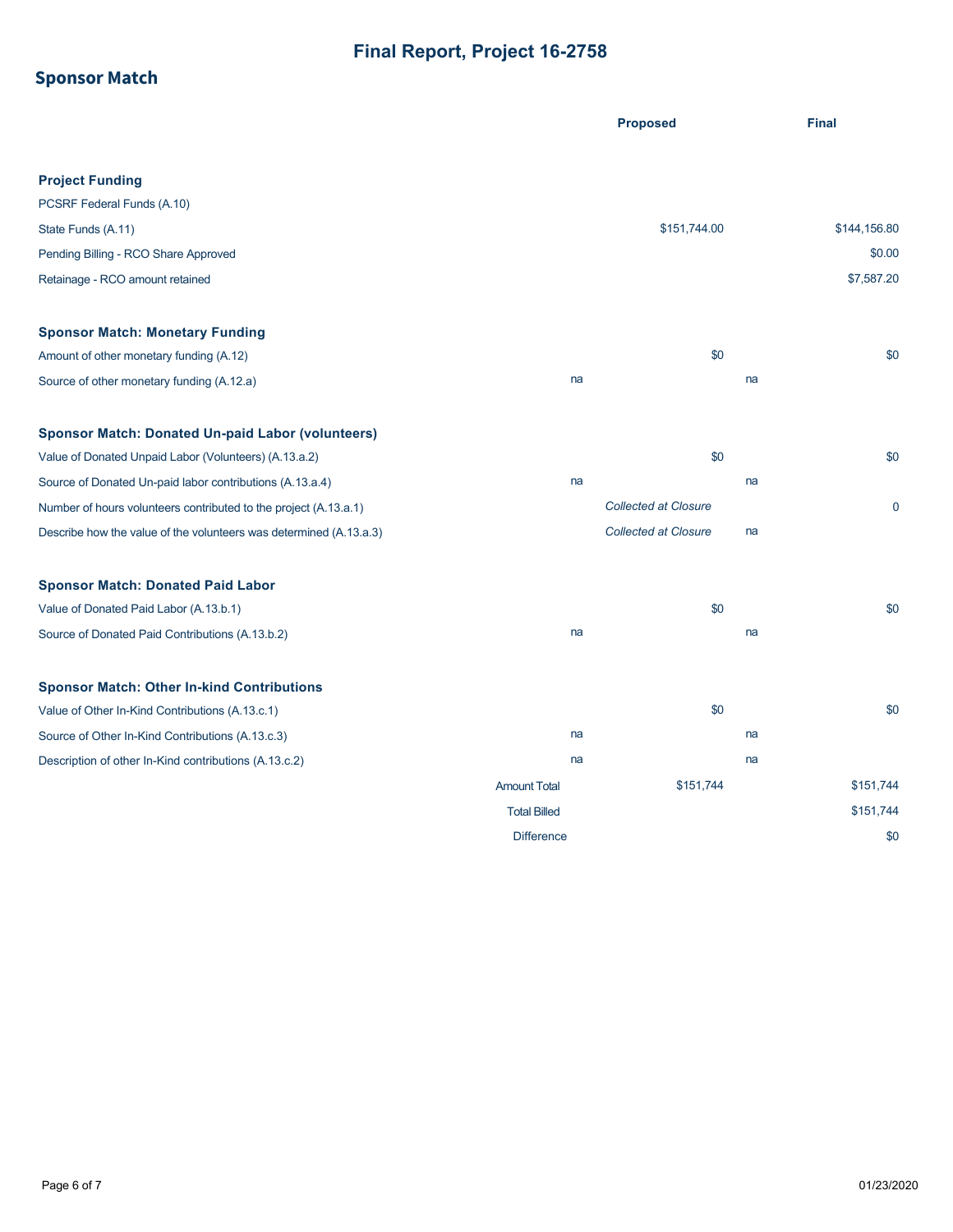## Attachments

**PHOTOS (JPG, GIF)** Photos (JPG, GIF)



# **PROJECT DOCUMENTS AND PHOTOS**

Project Documents and Photos

| File<br>Type | <b>Attach</b><br><b>Date</b> | <b>Attachment Type</b> | Title               | <b>Person</b> | <b>File Name, Number</b><br><b>Associations</b>            | <b>Shared</b> |
|--------------|------------------------------|------------------------|---------------------|---------------|------------------------------------------------------------|---------------|
|              | 01/23/2020                   | Photo                  | <b>DJI 0662.JPG</b> | JamieG        | DJI 0662.jpg, 413276<br>Final Report, 01/23/2020, Accepted |               |
|              | 01/23/2020 Photo             |                        | IMG 5862.jpg        | JamieG        | IMG 5862.jpg, 413275<br>Final Report, 01/23/2020, Accepted |               |

# Certify & Submit

| <b>Status History</b> |             |               |                                                                                                                                                                                                                                                                  |
|-----------------------|-------------|---------------|------------------------------------------------------------------------------------------------------------------------------------------------------------------------------------------------------------------------------------------------------------------|
| <b>Report Status</b>  | <b>Date</b> | User          | <b>Note</b>                                                                                                                                                                                                                                                      |
| Accepted              | 01/23/2020  | David Caudill | Jamie thanks for the report. I enjoyed seeing this project. We don't get up in that area very often so it<br>is good for me to get out there and see some of the local stream and watersheds. Good project and<br>I'm glad the landowner was happy with it. Dave |
| Submitted             | 01/23/2020  | Jamie Glasgow | Thanks, Dave, Jamie                                                                                                                                                                                                                                              |
| Draft                 | 12/02/2019  | Jamie Glasgow |                                                                                                                                                                                                                                                                  |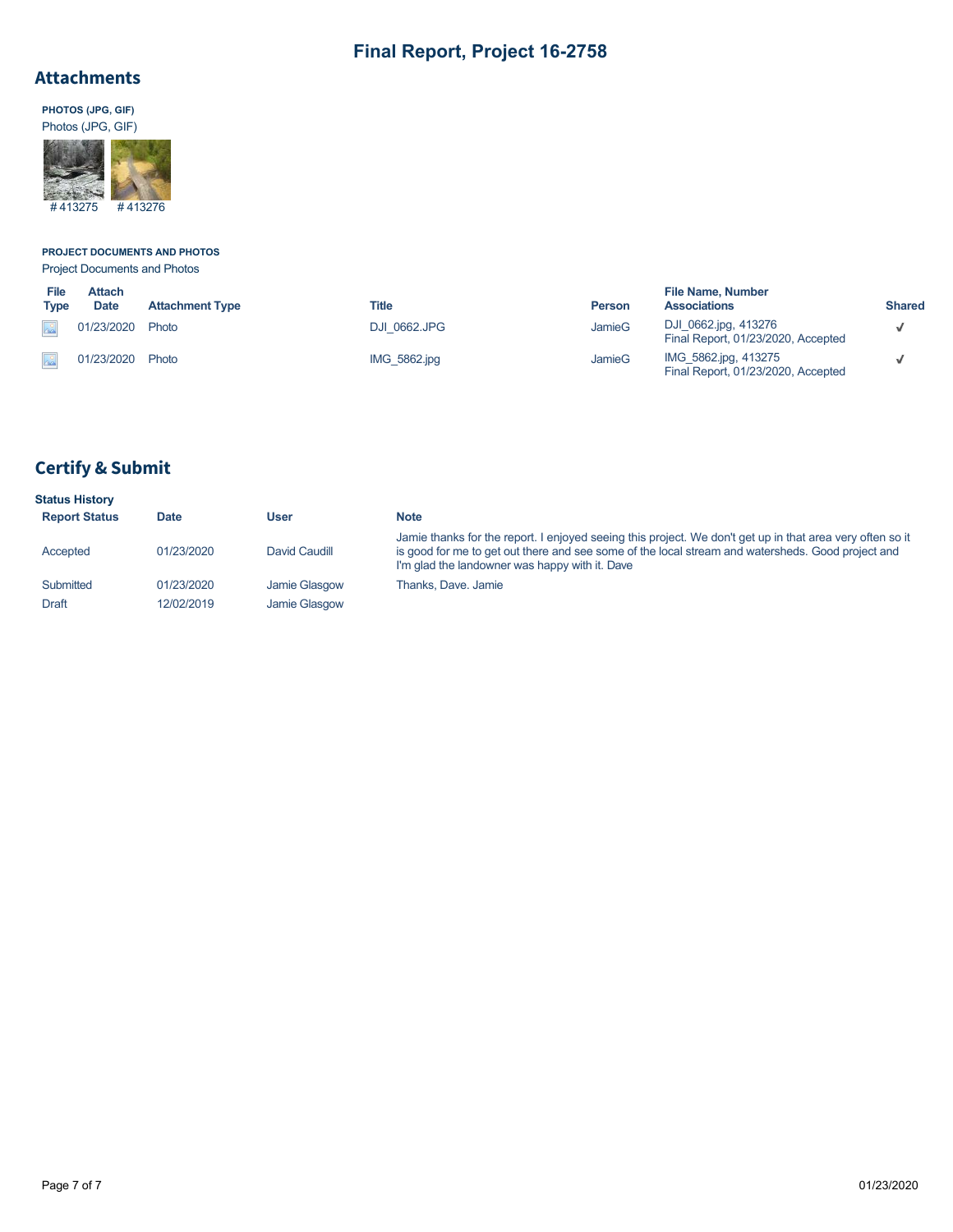

### PROJECT: 16-2758 REST, COLLINS - HARRIS CR - R15 [Sponsor: Wild Fish Conservancy](https://secure.rco.wa.gov/PRISM/Sponsor/My/Organization/Index/2761) Program: FFFPP Grants Status: Active Project Start Date: 06/06/2017 Agreement End Date: 01/15/2020

**Control and Tenure**

### **Property Basics**

#### **Acquisition Restoration**

### **Property Location**

| <b>Property Name</b>                  | <b>Collins</b>      | <b>Property Description</b> | Forestland                |
|---------------------------------------|---------------------|-----------------------------|---------------------------|
| <b>Property Address</b><br>(optional) |                     | <b>Associated Worksite</b>  | Collins Fish Barrier (#1) |
| City                                  | Duvall              |                             |                           |
| <b>State</b>                          | WA <b>Zip</b> 98672 |                             |                           |

### **Landowner**

| <b>Landowner Name</b> | Collins, Cathy             | <b>Instrument Type</b> | Landowner Agreement |
|-----------------------|----------------------------|------------------------|---------------------|
| <b>Address</b>        | 33431 NE Stossel Creek Way | Timing                 | Proposed            |
| (optional)            |                            | <b>Term Type</b>       | Fixed # of years    |
| City                  | Duvall                     | # Yrs                  | 10                  |
| <b>State</b>          | WA <b>Zip</b> 98019        | <b>Expiration Date</b> | 01/22/2030          |
| <b>Landowner Type</b> | Private                    | <b>Note</b>            |                     |

### **Parcel Numbers**

| <b>County Name</b><br>No parcels | <b>Parcel Number</b>    | Notes (optional)<br><b>Mapped</b> |
|----------------------------------|-------------------------|-----------------------------------|
| <b>Recording Numbers</b>         |                         |                                   |
| <b>Instrument Type</b>           | <b>Recording Number</b> | <b>Notes</b>                      |
|                                  |                         |                                   |

### **Sponsor Clarification**

**The above information is correct and complete**

### **RCO Notes**

**Property data verified by RCO Staff**